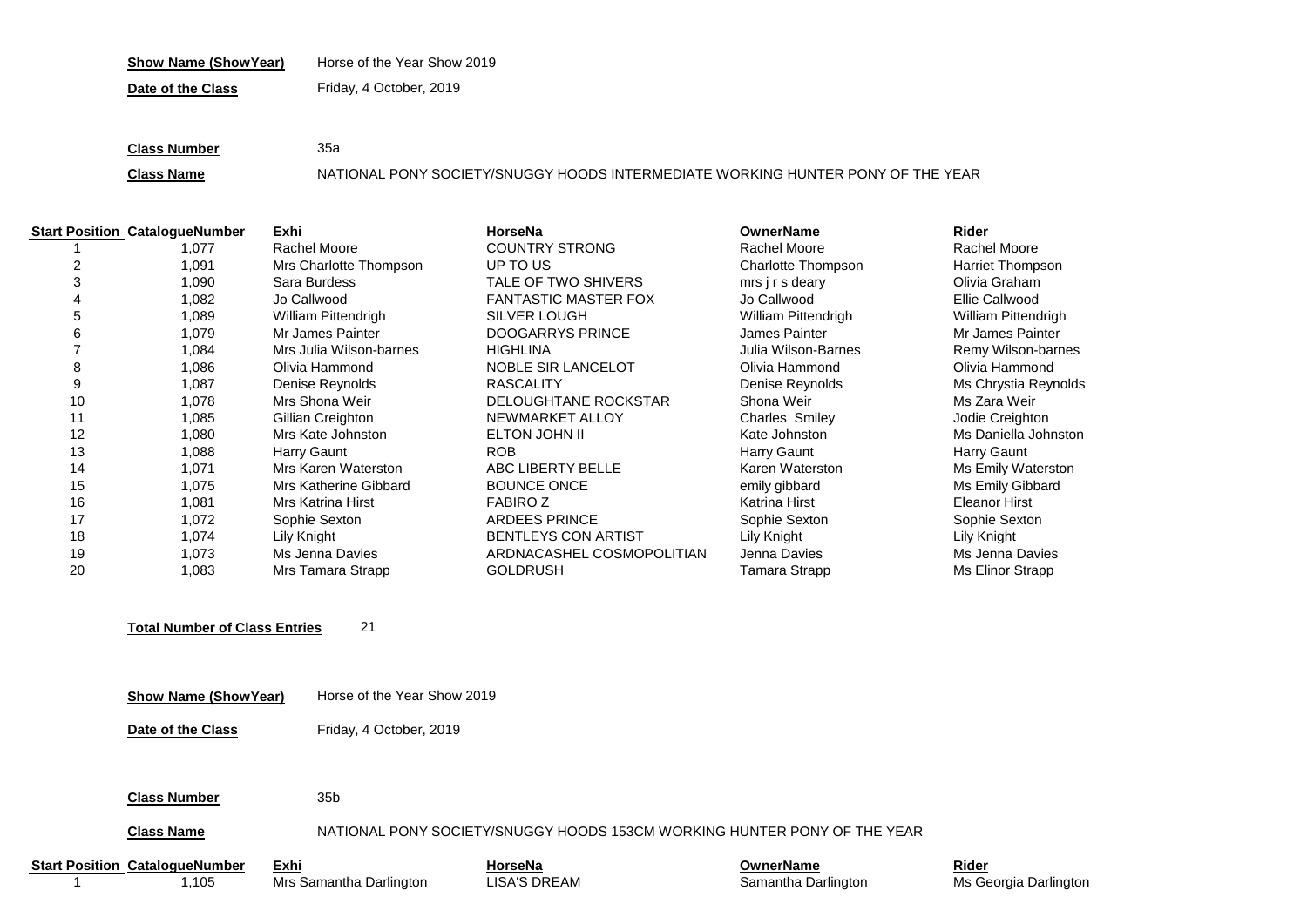| 2  | 1,110 | Mrs Julia Wilson-barnes   | <b>WEST GREY</b>           | Julia Wilson-Barnes    | Remy Wilson-barnes  |
|----|-------|---------------------------|----------------------------|------------------------|---------------------|
| 3  | 1,099 | <b>Russell Gilmour</b>    | EMPERORS DIAMOND DANCER    | <b>Russell Gilmour</b> | Ms Olivia Gilmour   |
| 4  | 1,100 | Jo Callwood               | <b>ENNIS BOY</b>           | <b>Tracey Brooks</b>   | Ellie Callwood      |
| 5  | 948   | Mrs Andrea Layfield       | DERRYGIMBLA BOY            | Andrea Layfield        | Anna Layfield       |
| 6  | 1,094 | Mrs Polly Eddis           | CASHEL BAY JJ              | Polly Eddis            | Susie Eddis         |
|    | 1,102 | <b>Mrs Sophie Manners</b> | <b>FORTVIEW TOY BOY</b>    | Sophie Manners         | Ms Millie Manners   |
| 8  | 1,096 | Jane Hancock              | <b>CORRIES WHISKEY</b>     | Jane Hancock           | Ms Tiggy Hancock    |
| 9  | 1,108 | Mrs Adele Baldwin         | QUARALIA                   | Adele Baldwin          | Ms Courtney Baldwin |
| 10 | 1,092 | Dani Rodger               | BOWLAND UNDERCOVER         | Dani Rodger            | Imogen Rodger       |
| 11 | 1,101 | Mr David Byrne            | <b>FAIRYHOUSE COCO</b>     | David Byrne            | Ms Anna Byrne       |
| 12 | 1,106 | Jayne Reading             | <b>MAKERS LAUGH</b>        | Jayne Reading          | Eve Reading         |
| 13 | 1,098 | Mrs Catherine Taylor      | <b>ELLA'S MELODY</b>       | Catherine Taylor       | Emily Gaynor-smith  |
| 14 | 1,093 | Ms Georgia Price          | CARNSDALE BELTANE POPPY    | Georgia Price          | Ms Georgia Price    |
| 15 | 1,103 | Ms Lisa White             | <b>JIMMY THUNDERSTRUCK</b> | Lisa White             | Anna White          |
| 16 | 1,095 | Angela Pallett            | <b>CLONROSS ROCOCO</b>     | Angela Pallett         | Ms Gemma Pallett    |
| 17 | 1,104 | Dawn Taylor               | KILTARTAN MOONLIGHT        | Dawn Taylor            | Millie Simpson      |
| 18 | 1,109 | Ms Alison Raine           | SANNAN VALLEY BOUNCE       | Alison Raine           | Ms Jodie Simmonds   |
| 19 | 1,097 | <b>Mrs Annabel Prince</b> | <b>DIZZEE RASCAL</b>       | <b>Katy Prince</b>     | Ms Katy Prince      |
| 20 | 1,107 | Mrs Shona Weir            | <b>OTTO</b>                | Shona Weir             | Ms Zara Weir        |

**Total Number of Class Entries** 20

| <b>Show Name (Show Year)</b> | Horse of the Year Show 2019 |
|------------------------------|-----------------------------|
|------------------------------|-----------------------------|

**Date of the Class** Friday, 4 October, 2019

**Class Number** 35c

# **Class Name** NATIONAL PONY SOCIETY/SNUGGY HOODS 143CM WORKING HUNTER PONY OF THE YEAR

|    | <b>Start Position CatalogueNumber</b> | Exhi                    | HorseNa                    | OwnerName               | Rider                   |
|----|---------------------------------------|-------------------------|----------------------------|-------------------------|-------------------------|
|    | 964                                   | Mrs Melanie Marnane     | DANNY'S PRIDE              | Melanie Marnane         | Ms Amber Marnane        |
|    | 1,123                                 | Jayne Reading           | ROWDOWN ARCHER             | Jayne Reading           | Eve Reading             |
|    | 1,111                                 | Freddie Plumb           | ALLANDY GOLD SPARK         | Freddie Plumb           | Madeline Plumb          |
|    | 1.119                                 | Jane Hancock            | <b>MONARCH OF THE GLEN</b> | Sarah Riley/Bartlett    | Ms Tiggy Hancock        |
| 5  | 975                                   | Mr Wayne Jeffrey        | WOODFIELD JOVIAL JOKER     | wayne Jeffrey           | Mollie Mae Jeffrey      |
| 6  | 1,118                                 | Mrs Sarah Parker        | LANDSLOW MELODY MAKER      | catherine Garrett       | Lola Bass               |
|    | 1,116                                 | Mrs Charlotte Thompson  | <b>FRAGGLE</b>             | Charlotte Thompson      | <b>Harriet Thompson</b> |
| 8  | 1,125                                 | Jane Maher              | STAMBROOK MAGNIFICO        | Jane Maher              | Sophie Maher            |
| 9  | 1,115                                 | Gillian Creighton       | DERRYGIMBLA ATLANTIC STORM | Mary McDonnell          | Jodie Creighton         |
| 10 | 1,128                                 | Mrs Lynda King          | <b>TURLOUGHREVAGH BOY</b>  | Lynda King              | Sophie Moss             |
|    | 1,120                                 | Mr Timothy Lucas        | NOBLE SIR PRIZE            | <b>Timothy Lucas</b>    | Ms Kizzie Rose Lucas    |
| 12 | 1.114                                 | Mrs Loraine Homer       | <b>COMBERTON CODA</b>      | Loraine Homer           | Alice Homer             |
| 13 | 1,126                                 | Laura Wheelwright       | <b>STAR SMOKEY</b>         | Laura Wheelwright       | Leyla Wheelwright       |
| 14 | 1,124                                 | <b>Michelle Burnett</b> | STAMBROOK MAESTRO          | <b>Michelle Burnett</b> | Ella Dalton             |
| 15 | 1.127                                 | <b>Mrs Tricia Price</b> | TOP THE CLASS              | <b>Tricia Price</b>     | Anna Price              |